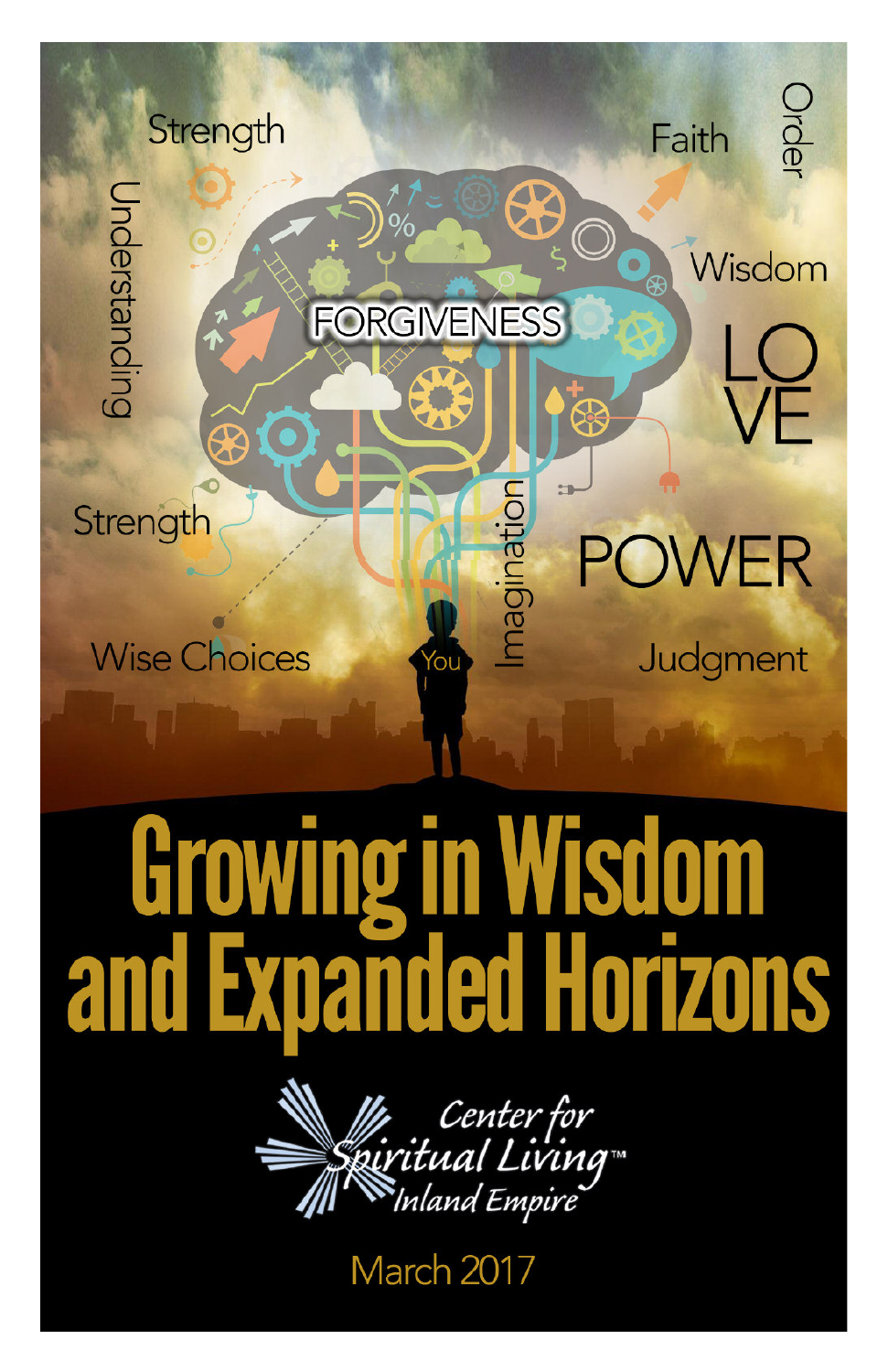Welcome to



## 2017 Values Based Spiritual Living

*"We stand together in a shared commitment and devotion to our spiritual principles, practices, and values."*

## **ORDER OF SERVICE**

| Minister's Message & Prayer                 |  |
|---------------------------------------------|--|
|                                             |  |
|                                             |  |
|                                             |  |
| Closing Song Release & Let Go or Peace Song |  |
| Practitioners are available after service   |  |
| to share complimentary prayers.             |  |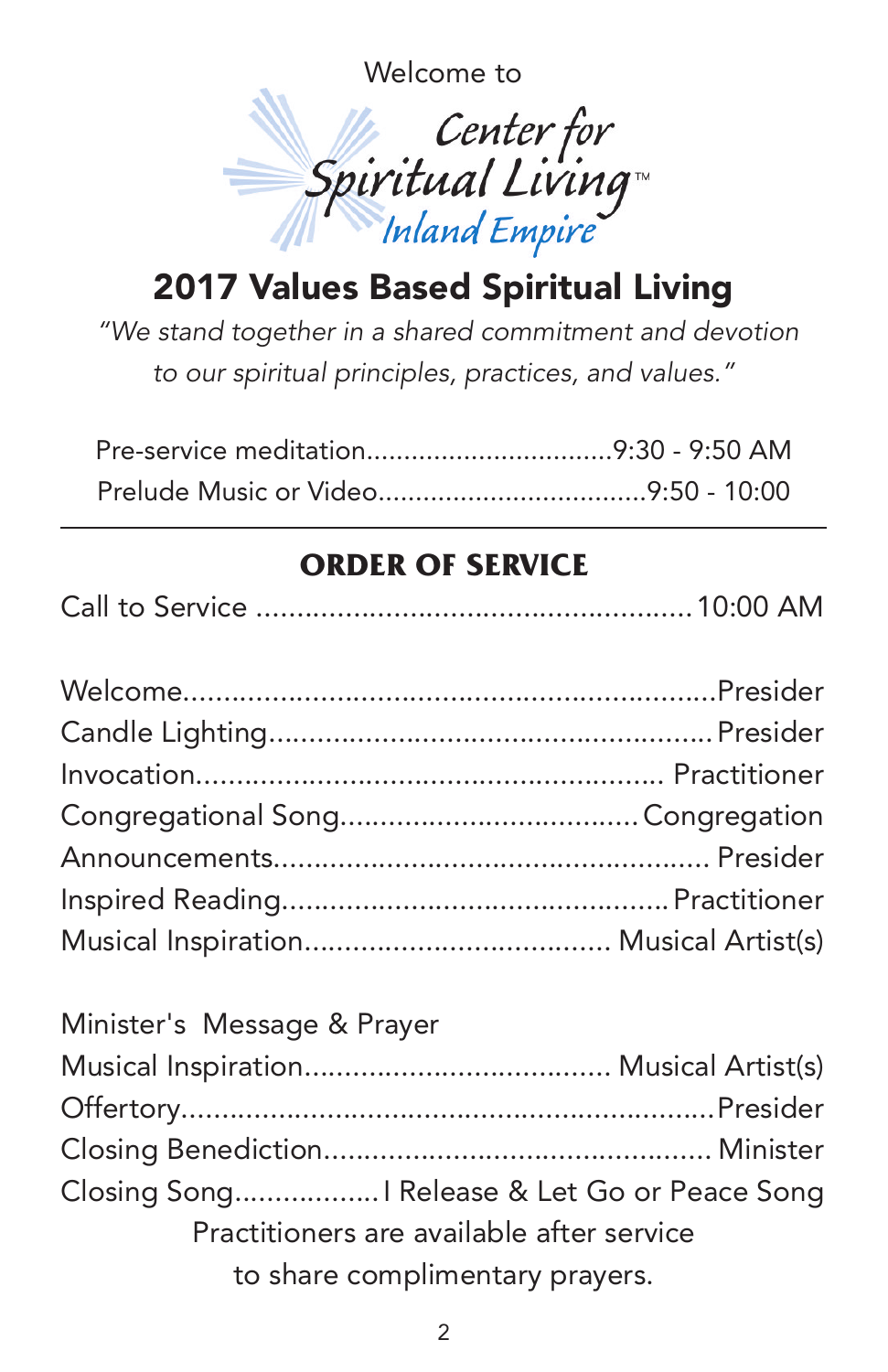# **Sunday Schedule**

## **March 5**

## **March 12**

| Musical Inspiration  CSL Voices of Inspiration Choir |  |
|------------------------------------------------------|--|

### **March 19**

## **March 26**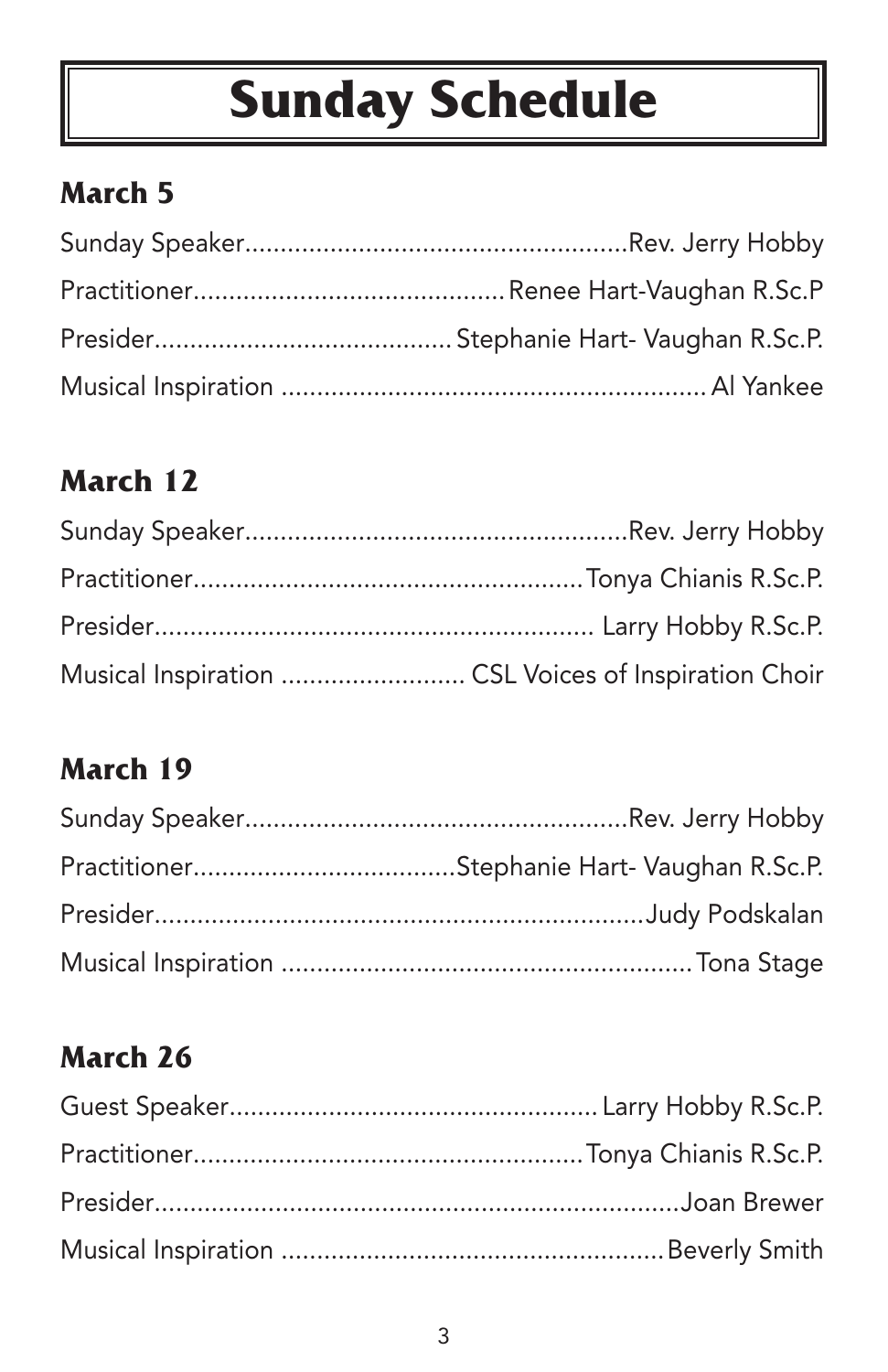## **Classes**

Tuesday Afternoon ...........................................3:00pm

Art Classes with Darlene Douthit

Wednesday Mornings........................................8:00am

Meditations with Renee Hart- Vaughan R.Sc.P.

Wednesday Mornings......................................10:00am

A Book-study Wise Women Don't Worry

by Jane Claypool with Judy Podskalan

## **OFFERTORY**

*Divine Love, as me, blesses and multiplies all that I am, all that I have, and all that I circulate. We give thanks that this center continues to be a place of Peace, a tower of Strength, a fountain of Wisdom and a wellspring of Love.*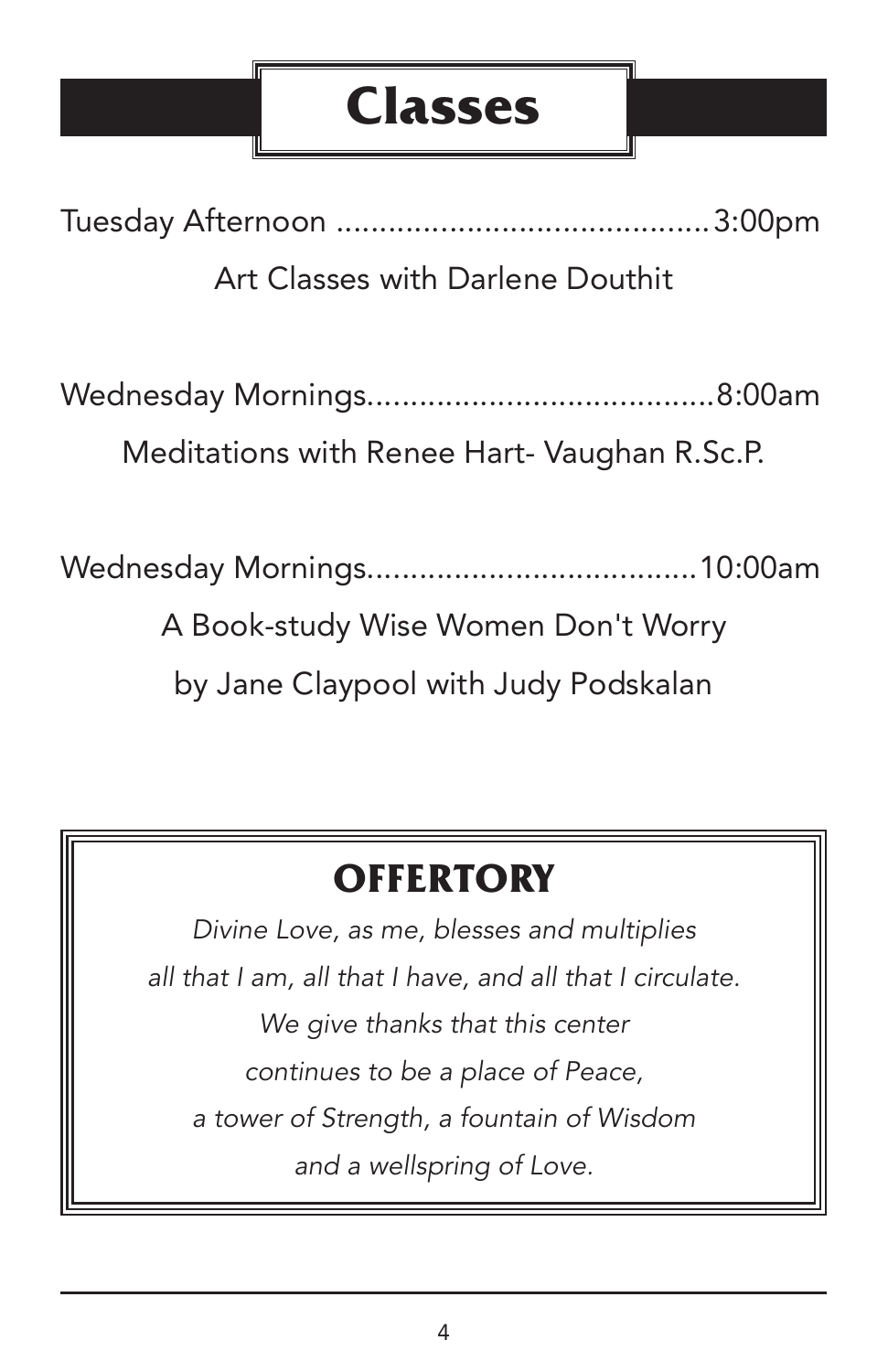## **Calendar**

#### **January 30 through April 4**

We are celebrating A Season of Nonviolence in our community. It is a 64 Day celebration of love and peace in the word. Watch for opportunities to celebrate in this community.

#### **Sunday, March 5, 2017 Birthday Sunday!**

Join us after church in Bosworth Hall on the first Sunday to celebrate all the Birthdays for the month! It includes potluck and a special birthday cake to honor the gift within us all.

#### **Sunday, March 12, 2017 Corn Beef & Cabbage Sunday!**

Do you have a favorite corn beef and cabbage dish to share? Bring it as we begin our celebration of St. Patricks Day In Bosworth Hall

#### **Monday, March 13, 2017 Center for Spiritual Living Inland Empire Board of Trustee Meeting. 6:00pm - 8:00pm**

The meeting will be held in the Minister's Office. Please note that we start with Visioning (a meditative listening for the highest idea of Good for CSLIE) for the the first 30 minutes. The doors are open at 5:45pm and we ask that you enter in the silence and we will begin at 6:00 pm. All are welcome.

### **Save These April Dates**

#### **Sunday, April 2, 2017 Closing Ceremony for A Season for Nonviolence**

We are planning a special ceremony outside in the yard after church. Stay tuned in for more information.

#### **Join Us For A Week of Transformation**

Sunday, April 9, 2017 Psalm Sunday "Love and The Science of the Absolute"

We are planning a special meal after service that honors this Season of **Transformation** 

#### **Wednesday Evening April 12, 2017 A Special Taizé Service:**

The Evolution of the Heart presented by Rev. Jerry Hobby with live musical inspiration by Wendy Sue Hunt. (Includes special readings, music with chants, silence and prayers)

#### **Good Friday at Noontime, April 14, 2017**

#### **Seven Words of Transformation**

Join Dr. Victoria Boomberry a ministerial student at the Holmes Institute in San Diego, the Practitioners and Gilman Carter for an afternoon, of meditative reflection, ceremony and music.

#### **Sunday, April 16, 2017 Easter Sunday**

#### **"Love & The Science of The Christ"**

We will celebrate with renewal and play... wear your favorite hats for our version of the Easter Parade, bring the children for an Easter Egg Hunt after church and much more...

*Happy Birthday and Heart Felt Blessings*

### Bob Lange Yang Yuan-Yuan

If we forgot your Birthday please excuse us. If we don't have your Birthday let us know.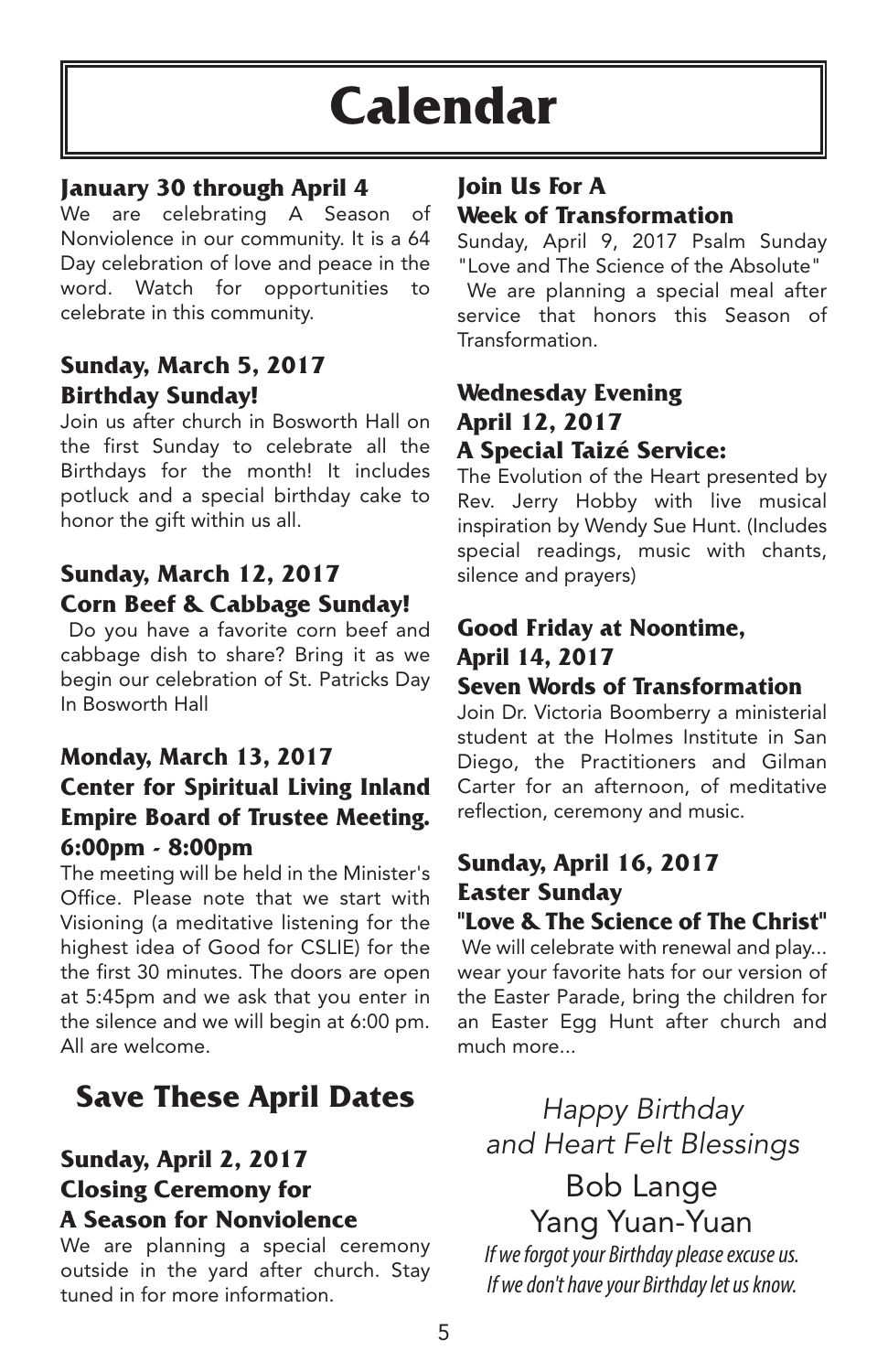## **Wednesday Spiritual Experience**

Meditation 5:45 pm  $\sim$  Service 6:05 pm

*Our Wednesday Format Is Changing Stay Tuned In For More Information*

Mar. 1...............I Am A Lifelong Learner (Panel Discussion) Rev. Jerry Hobby

Mar. 8.................................... You Are The Curriculum (Live) Rev. Jerry Hobby

Mar. 15............................................ What Do Your Tags Say and Do You Want To Claim Them? (Live) Stephanie Hart- Vaughan R.Sc.P.

Mar. 22............ Welcoming The Divine Nature Within (Live) Reverend Jerry Hobby

Mar. 29.. Edu-Question Finding Your Spiritual Center (Live) Dr. Victoria Boomberry R.Sc.P.

#### *Vision Statement:*

*We inspire and empower individuals on their spiritual journey and support our community through education, outreach and unconditional love.*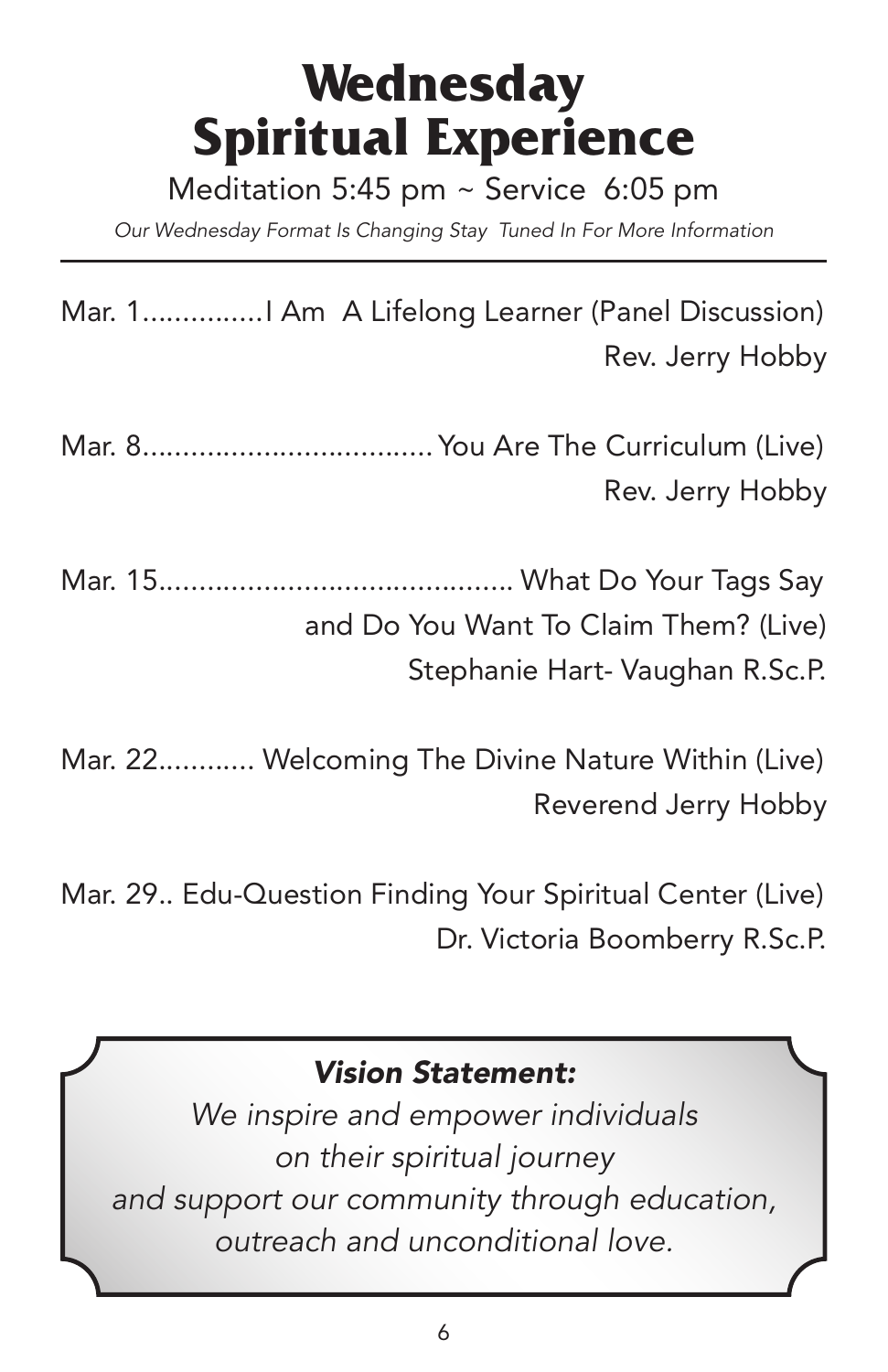## Our Facility is Available For Weddings • Memorials • Christenings • Counseling

| Practitioners Tonya Chianis RScP, Renee Hart, RScP,             |  |
|-----------------------------------------------------------------|--|
| Stephanie Vaughn, RScP, Larry Hobby RScP (Visiting Practitoner) |  |

## Board of Trustees

Above and Beyond Bookstore At the entrance of the sanctuary

Center for Spiritual Living Inland Empire

2404 N. Golden Avenue San Bernardino, CA 92404 (909) 883-7171

www.cslinlandempire.org

www.facebook.com/spirit.lght

Online Donations via Paypal at www.cslinlandempire.org